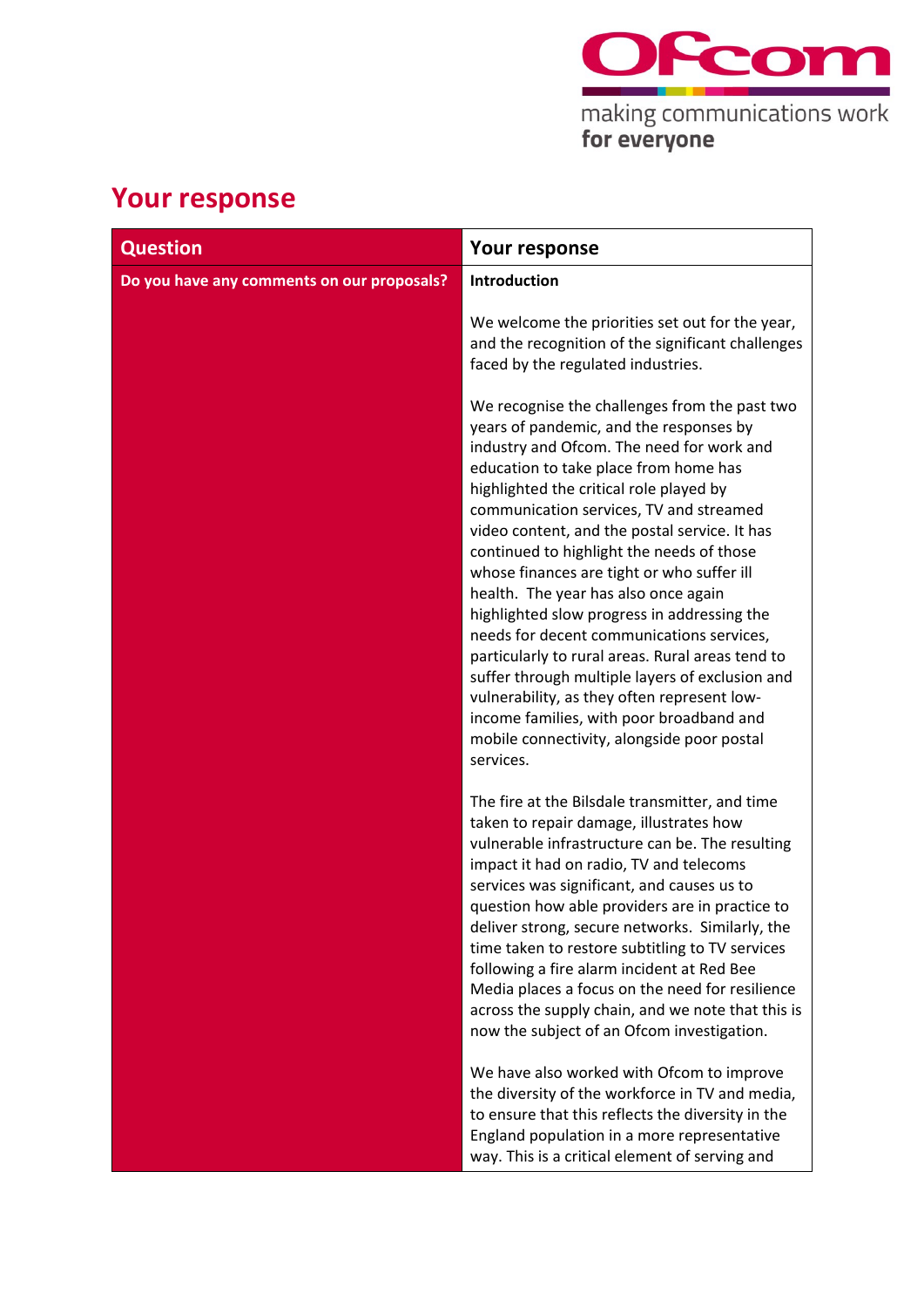protecting audiences where we believe there is more to be done.

The regulation of online safety is at an early stage, but this is an important role for Ofcom to build and develop over the year.

The UK's critical national infrastructure (CNI) is a complex network of industry specific infrastructure (Gas, Electricity, Road, Rail, Agriculture, Food production, distribution of goods etc.) which is underpinned by effective communications networks. There needs to be more recognition of the interconnectedness of these industries and the role of communications networks in ensuring they operate effectively under conditions of stress. In many cases existing networks rely on legacy technologies (PSTN, 2G and 3G mobile) which are now being phased out.

We welcome the expansion of the Ofcom team to address new skills, in particular seeking diversity of thought and the opening of the North of England hub. We look forward to the publication of the diversity and inclusion strategy update as this has been an area of focus for the England committee.

Over the coming year, ACE will continue to draw on its broad expertise, and that of external networks, to provide advice and support to Ofcom. Our goal is to ensure that the needs of consumers and businesses in England are met as consistently and effectively as possible regardless of where they reside in England or what additional needs they may have.

#### **Investment in strong, secure networks**

We welcome this as a priority area of focus for Ofcom, and the need for both coverage and resilience to be considered. The gap between rural and urban coverage still remains in England, as in the other nations of the UK, and is not closing as fast as it needs to. The pandemic has shown just how critical the broadband and mobile networks are as people have moved to working and educating at home.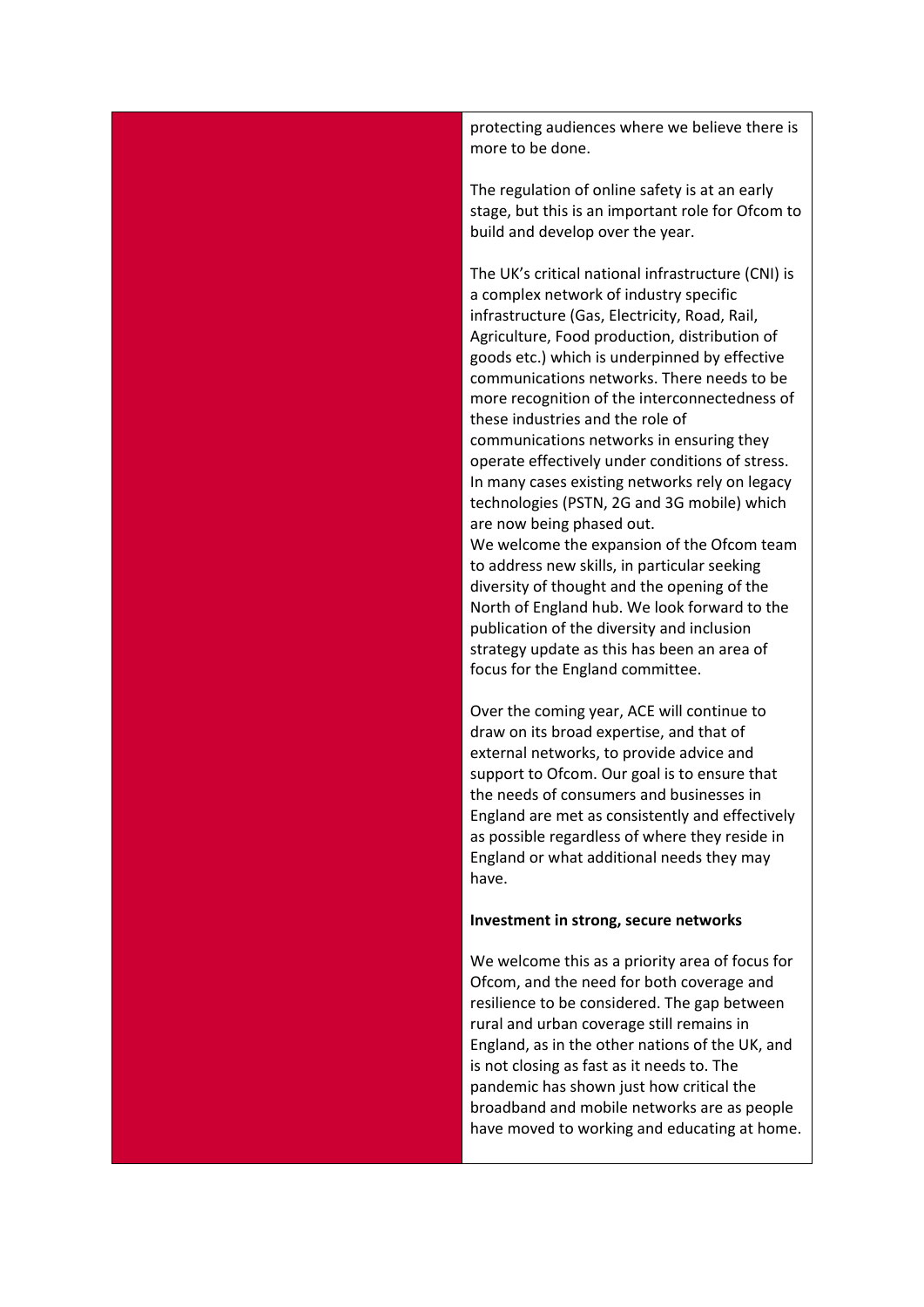As the communications networks evolve from copper-based delivery towards full fibre, with the closure of the PSTN in 2025 and imminent closure of 2G and 3G services by some operators, we will provide advice to ensure that consumers are kept fully informed. It is important that those with particular needs are not disadvantaged during the changes. We will also provide advice to help to ensure that the quality of the voice connection must be maintained to a high standard as the technology used to deliver voice calls over fixed and mobile networks evolves.

## **Getting everyone connected**

Ofcom's Connected Nations report shows that England has 354,528 premises (at Sept 2021) unable to receive broadband at 10Mbps or greater. This is worse than the figure of 302,060 in September 2020. 33,240 premises are unable to receive 2Mbps, reduced from 36,887 in the year to September 2021, a change of just 3647 premises, implying that it will take another 9 years to close this gap. More needs to be done through Government intervention and industry response to meet the needs of unserved individuals and businesses. Progress is too slow, and Ofcom should continue to apply pressure to both industry and government to ensure the gap in coverage is closed in the most cost efficient way.

It is encouraging to see that England's Mobile not-spots have reduced from 3% to 2% of the nation over the past year, but the pace of change is still very slow. The Strategic Rural Network initiative should be making a material impact on this gap, but once again, progress is very slow.

The impact of above-inflation price rises will be seen over the coming year, and Ofcom should monitor the impact this has on financially vulnerable customers.

Legacy network switch off is moving forward at pace, with a number of Mobile Operators declaring end of service dates for 2G and 3G services. This, together with the PSTN switch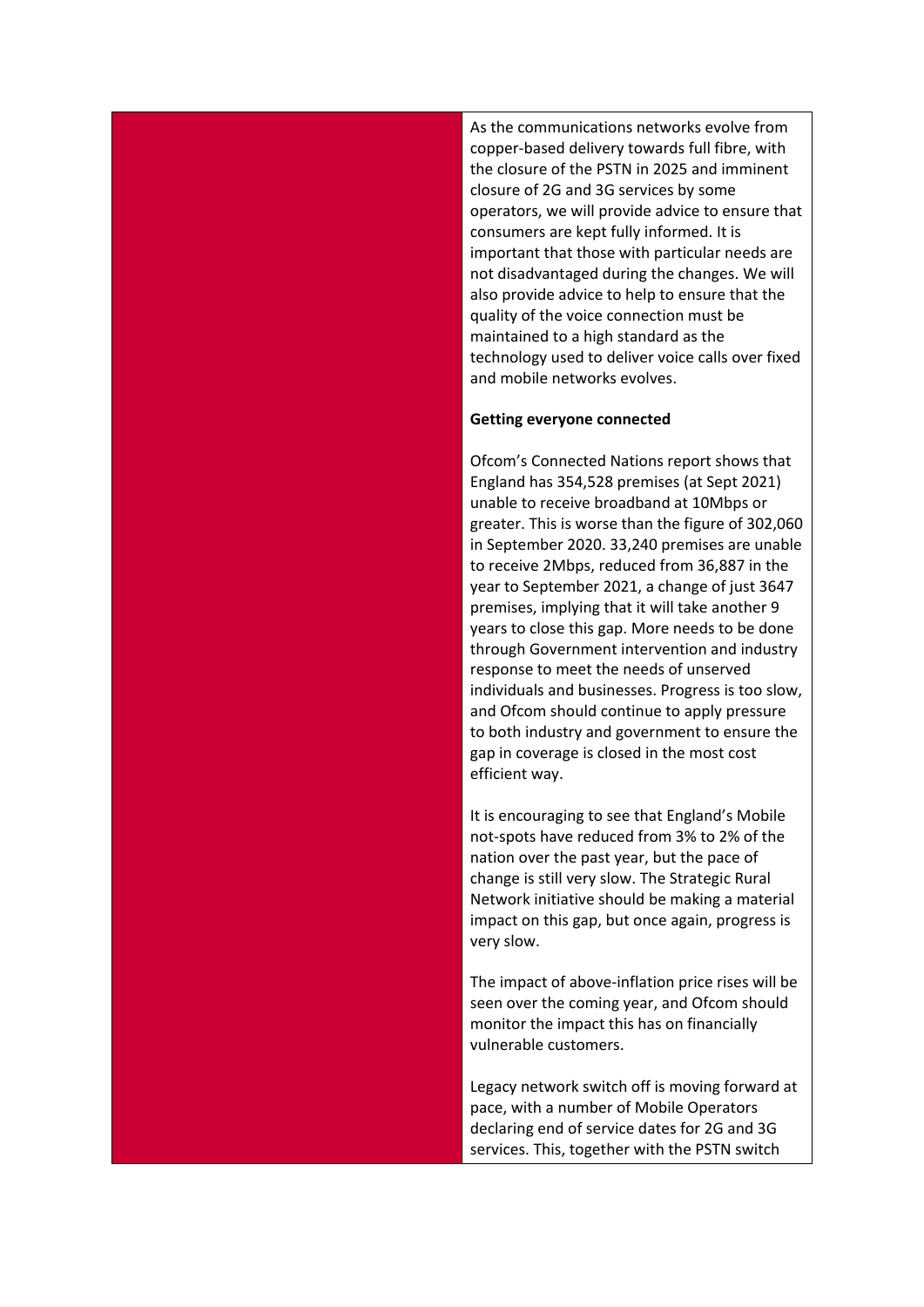off and move to VoIP, will disrupt consumers significantly.

The postal service has seen significant challenge through the pandemic due to staff illness and the need for workers to socially distance in processing facilities. Anecdotally this has led to significant issues in very late delivery, or inability to deliver to some locations, which has led to unacceptable customer service. We note the challenges of reducing volumes under the USO, but more work is needed to find a solution which enables delivery targets to be met while maintaining an economically viable and sustainable operation.

#### **Fairness for customers**

We welcome the initiatives in place to improve information on best tariff notifications, improve switching and to tackle nuisance calls and scams, by pushing for more intervention to prevent fraudulent calls from being presented to customers. These are typically identified by having an invalid CLI (Calling Line Identity), or a UK CLI when the call originated internationally and can be stopped within the telecom operator's domain.

The ability of individuals and organisations to hide behind a false persona (i.e. a recognised CLI) gives a false sense of security to users receiving scam calls. The ability to ensure that individuals and organisations are genuine, through specific technical measures (such as those implemented in the US), should continue to be explored and considered for implementation as VoIP technology becomes more prevalent in the UK.

## **Enabling wireless services in the broader economy**

We welcome the wider availability of spectrum for innovative use cases, and specifically the recognition of the needs of the utilities sector. Having the appropriate communications technologies in place, with appropriate spectrum support, is key to supporting CNI such as utilities. This is a key enabler as legacy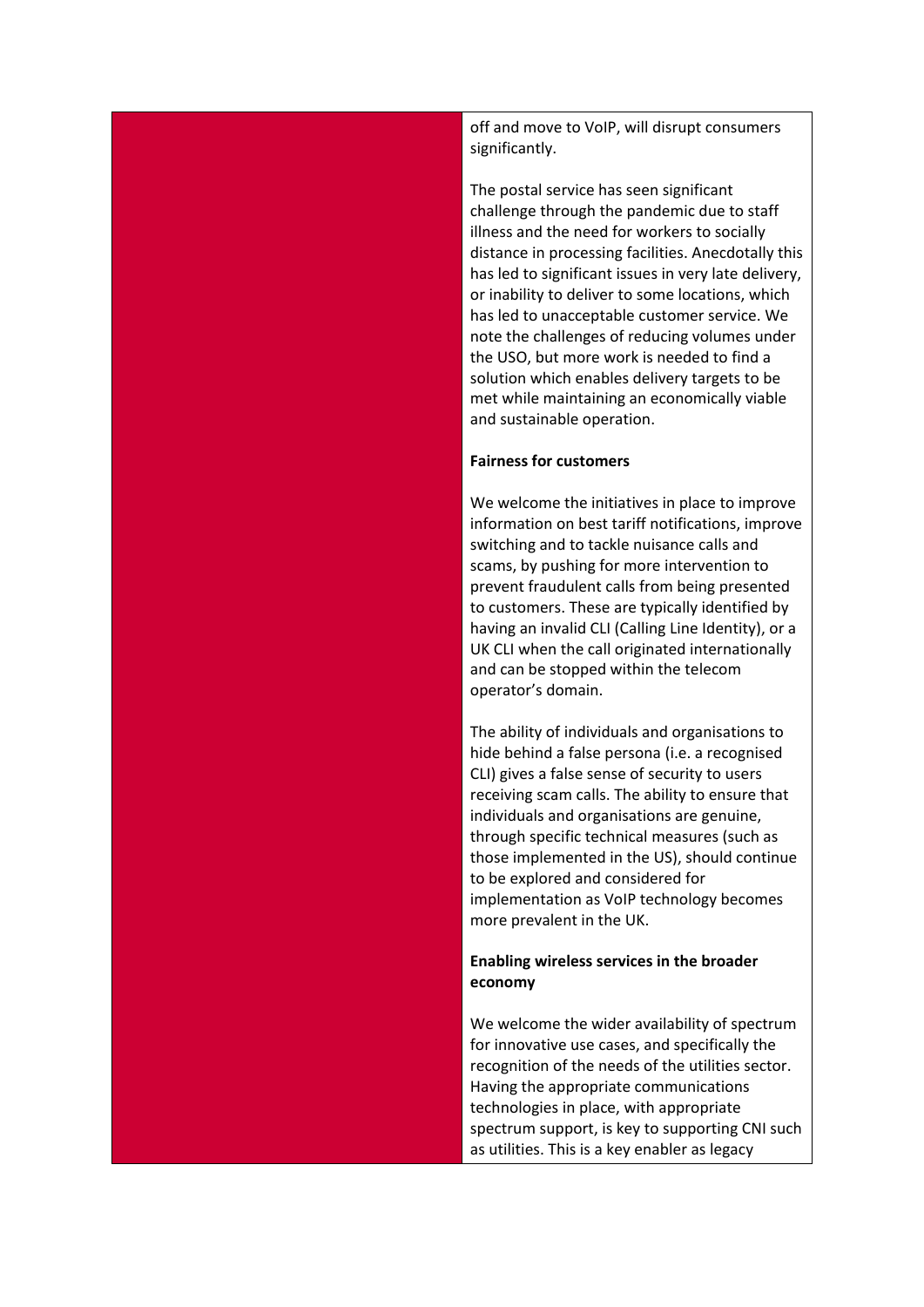technologies (PSTN, 2G, 3G) are retired from service.

#### **Supporting and developing UK media**

We recognise the challenges of the ongoing shift from live TV to on-demand services, and the associated challenges faced by Public Service Media (PSM) providers. The work on the future role of the BBC, alongside channels 3, 4 and 5 will be key in this area. It is essential that a sustainable model is found for both local and national TV and Radio networks. On local radio in particular ensuring the financial security of culturally diverse radio stations is essential to ensure all groups are adequately served.

We remain concerned that the diversity of employment in the media sector does not yet mirror the wider UK population, and recommend that local radio and TV services should have more scrutiny in this respect. Ensuring targets on diversity have been met at all broadcasters is something we would like to see upheld, but in particular the BBC as the broadcaster in receipt of the licence fee should not only be held to account in staffing terms to represent the diverse culture of the country but also in terms of dedicated programming. We would also like to see a more focussed representation of local and National demographic when referencing diversity. If programming is linked to a geographical area such as Leeds or Manchester then the cultural diversity should reflect that area and nationally too rather than diversity being seen as a catchall and delivering opportunities for super served groups at the expense of others.

### **Serving and protecting audiences**

We will continue to focus on the needs of disabled audiences to access subtitles, audio description and other aids to accessibility. The importance of subtitles has come into sharp focus following the fire alarm incident in the Red Bee Media Centre in September 2021 and raises a wider issue of supply chain resilience. Unless all parts of the content creation and